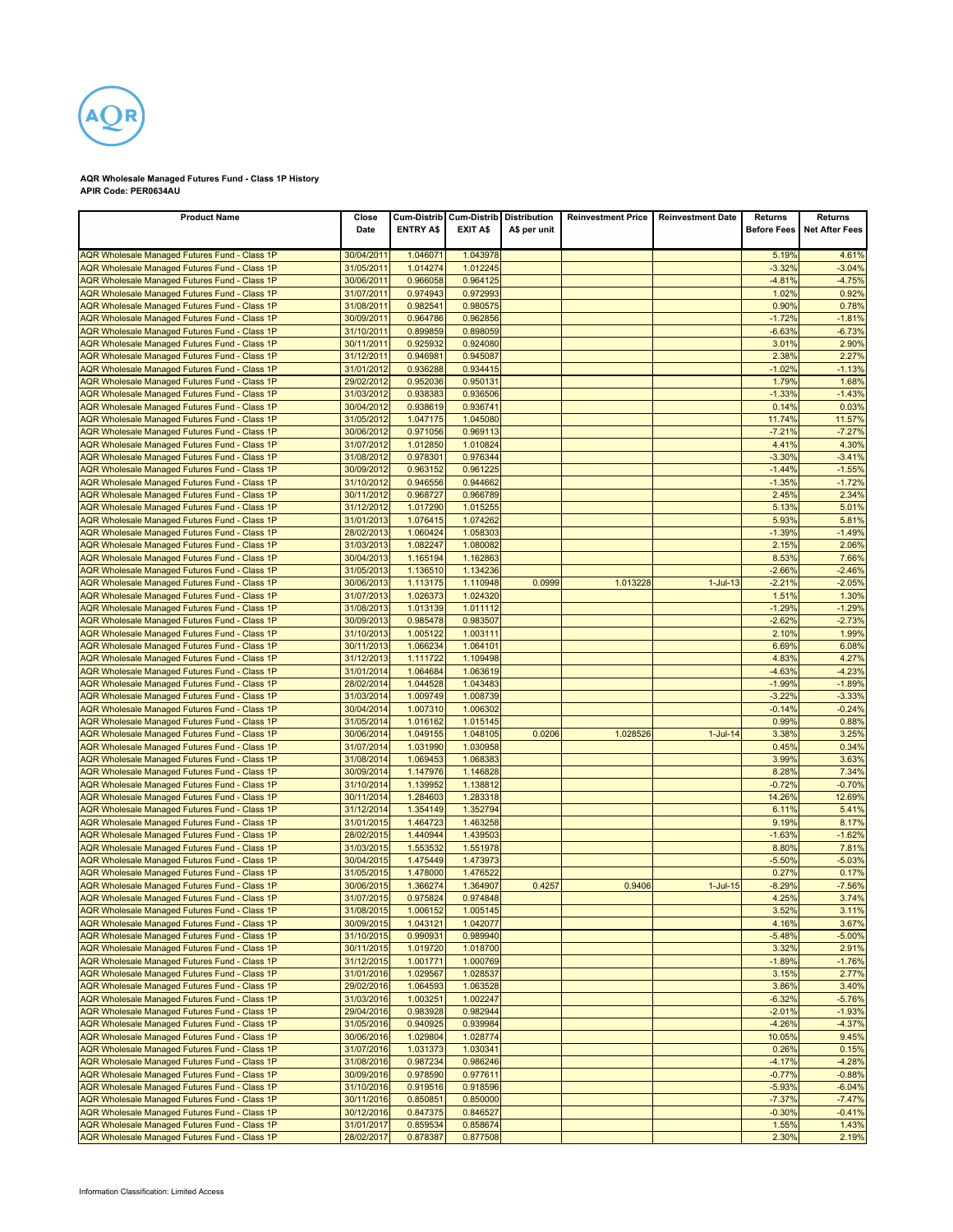| AQR Wholesale Managed Futures Fund - Class 1P                                                         | 31/03/2017               | 0.833568             | 0.832734             |        |        |            | $-5.00%$             | $-5.10%$          |
|-------------------------------------------------------------------------------------------------------|--------------------------|----------------------|----------------------|--------|--------|------------|----------------------|-------------------|
| AQR Wholesale Managed Futures Fund - Class 1P                                                         | 28/04/2017               | 0.805929             | 0.805123             |        |        |            | $-3.22%$             | $-3.32%$          |
| AQR Wholesale Managed Futures Fund - Class 1P                                                         | 31/05/2017               | 0.797180             | 0.796382             |        |        |            | $-0.97%$             | $-1.09%$          |
| AQR Wholesale Managed Futures Fund - Class 1P                                                         | 30/06/2017               | 0.767002             | 0.766234             |        |        |            | $-3.68%$             | $-3.79%$          |
| AQR Wholesale Managed Futures Fund - Class 1P                                                         | 31/07/2017               | 0.766160             | 0.765393             |        |        |            | 0.00%                | $-0.11%$          |
| AQR Wholesale Managed Futures Fund - Class 1P                                                         | 31/08/2017               | 0.774102             | 0.773327             |        |        |            | 1.15%                | 1.04%             |
| AQR Wholesale Managed Futures Fund - Class 1P                                                         | 29/09/2017               | 0.765169             | 0.764403             |        |        |            | $-1.05%$             | $-1.15%$          |
| AQR Wholesale Managed Futures Fund - Class 1P                                                         | 31/10/2017               | 0.807306             | 0.806498             |        |        |            | 5.63%                | 5.51%             |
| AQR Wholesale Managed Futures Fund - Class 1P                                                         | 30/11/2017               | 0.824924             | 0.824099             |        |        |            | 2.29%                | 2.18%             |
| AQR Wholesale Managed Futures Fund - Class 1P                                                         | 31/12/2017               | 0.834985             | 0.834150             |        |        |            | 1.32%                | 1.22%             |
| AQR Wholesale Managed Futures Fund - Class 1P                                                         | 31/01/2018               | 0.888383             | 0.887494             |        |        |            | 6.52%                | 6.40%             |
| AQR Wholesale Managed Futures Fund - Class 1P                                                         | 28/02/2018               | 0.795291             | 0.794495             |        |        |            | $-10.39%$            | $-10.48%$         |
| AQR Wholesale Managed Futures Fund - Class 1P                                                         | 29/03/2018               | 0.782518             | 0.781735             |        |        |            | $-1.50%$             | $-1.61%$          |
|                                                                                                       |                          |                      |                      |        |        |            |                      | $-1.42%$          |
| <b>AQR Wholesale Managed Futures Fund - Class 1P</b>                                                  | 30/04/2018<br>31/05/2018 | 0.771412<br>0.736142 | 0.770640<br>0.735405 |        |        |            | $-1.31%$<br>$-4.47%$ | $-4.57%$          |
| AQR Wholesale Managed Futures Fund - Class 1P                                                         |                          |                      |                      |        |        |            |                      |                   |
| AQR Wholesale Managed Futures Fund - Class 1P                                                         | 29/06/2018               | 0.743985             | 0.743241             |        |        |            | 1.17%                | 1.07%             |
| <b>AQR Wholesale Managed Futures Fund - Class 1P</b>                                                  | 31/07/2018               | 0.733113             | 0.732379             |        |        |            | $-1.35%$             | $-1.46%$          |
| AQR Wholesale Managed Futures Fund - Class 1P                                                         | 31/08/2018               | 0.778959             | 0.778180             |        |        |            | 6.37%                | 6.25%             |
| <b>AQR Wholesale Managed Futures Fund - Class 1P</b>                                                  | 28/09/2018               | 0.777805             | 0.777027             |        |        |            | $-0.05%$             | $-0.15%$          |
| AQR Wholesale Managed Futures Fund - Class 1P                                                         | 31/10/2018               | 0.736395             | 0.735658             |        |        |            | $-5.21%$             | $-5.32%$          |
| AQR Wholesale Managed Futures Fund - Class 1P                                                         | 30/11/2018               | 0.690292             | 0.689601             |        |        |            | $-6.16%$             | $-6.26%$          |
| AQR Wholesale Managed Futures Fund - Class 1P                                                         | 31/12/2018               | 0.695323             | 0.694627             |        |        |            | 0.84%                | 0.73%             |
| AQR Wholesale Managed Futures Fund - Class 1P                                                         | 31/01/2019               | 0.666211             | 0.665544             |        |        |            | $-4.08%$             | $-4.19%$          |
| <b>AQR Wholesale Managed Futures Fund - Class 1P</b>                                                  | 28/02/2019               | 0.664695             | 0.664030             |        |        |            | $-0.13%$             | $-0.23%$          |
| <b>AQR Wholesale Managed Futures Fund - Class 1P</b>                                                  | 29/03/2019               | 0.700238             | 0.699537             |        |        |            | 5.46%                | 5.35%             |
| AQR Wholesale Managed Futures Fund - Class 1P                                                         | 30/04/2019               | 0.729119             | 0.728389             |        |        |            | 4.24%                | 4.12%             |
| AQR Wholesale Managed Futures Fund - Class 1P                                                         | 31/05/2019               | 0.708504             | 0.707795             |        |        |            | $-2.72%$             | $-2.83%$          |
| AQR Wholesale Managed Futures Fund - Class 1P                                                         | 28/06/2019               | 0.715450             | 0.714734             |        |        |            | 1.08%                | 0.98%             |
| <b>AQR Wholesale Managed Futures Fund - Class 1P</b>                                                  | 31/07/2019               | 0.752049             | 0.751296             |        |        |            | 5.24%                | 5.12%             |
| <b>AQR Wholesale Managed Futures Fund - Class 1P</b>                                                  | 30/08/2019               | 0.805702             | 0.804896             |        |        |            | 7.25%                | 7.13%             |
| AQR Wholesale Managed Futures Fund - Class 1P                                                         | 30/09/2019               | 0.737248             | 0.736510             |        |        |            | $-8.39%$             | $-8.50%$          |
| AQR Wholesale Managed Futures Fund - Class 1P                                                         | 31/10/2019               | 0.691876             | 0.691184             |        |        |            | $-6.05%$             | $-6.15%$          |
| AQR Wholesale Managed Futures Fund - Class 1P                                                         | 29/11/2019               | 0.681281             | 0.680599             |        |        |            | $-1.43%$             | $-1.53%$          |
| AQR Wholesale Managed Futures Fund - Class 1P                                                         | 31/12/2019               | 0.701276             | 0.700574             |        |        |            | 3.05%                | 2.93%             |
| AQR Wholesale Managed Futures Fund - Class 1P                                                         | 31/01/2020               | 0.681633             | 0.680951             |        |        |            | $-2.69%$             | $-2.80%$          |
| AQR Wholesale Managed Futures Fund - Class 1P                                                         | 28/02/2020               | 0.684697             | 0.684012             |        |        |            | 0.55%                | 0.45%             |
| AQR Wholesale Managed Futures Fund - Class 1P                                                         | 31/03/2020               | 0.741958             | 0.741216             |        |        |            | 8.49%                | 8.36%             |
| AQR Wholesale Managed Futures Fund - Class 1P                                                         | 30/04/2020               | 0.737996             | 0.737258             |        |        |            | $-0.43%$             | $-0.53%$          |
| AQR Wholesale Managed Futures Fund - Class 1P                                                         | 29/05/2020               | 0.734531             | 0.733796             |        |        |            | $-0.37%$             | $-0.47%$          |
| AQR Wholesale Managed Futures Fund - Class 1P                                                         | 30/06/2020               | 0.709177             | 0.708467             | 0.013' | 0.696' | $1-Jul-20$ | $-3.34%$             | $-3.45%$          |
| <b>AQR Wholesale Managed Futures Fund - Class 1P</b>                                                  | 31/07/2020               | 0.706484             | 0.705777             |        |        |            | 1.61%                | 1.50%             |
| AQR Wholesale Managed Futures Fund - Class 1P                                                         | 31/08/2020               | 0.685838             | 0.685152             |        |        |            | $-2.82%$             | $-2.92%$          |
| AQR Wholesale Managed Futures Fund - Class 1P                                                         | 30/09/2020               | 0.664803             | 0.664138             |        |        |            | $-2.969$             | $-3.079$          |
|                                                                                                       | 30/10/2020               | 0.689441             | 0.688751             |        |        |            |                      |                   |
| <b>AQR Wholesale Managed Futures Fund - Class 1P</b><br>AQR Wholesale Managed Futures Fund - Class 1P | 30/11/2020               | 0.647949             | 0.647301             |        |        |            | 3.82%<br>$-5.939$    | 3.71%<br>$-6.02%$ |
|                                                                                                       |                          | 0.686870             |                      |        |        |            |                      |                   |
| AQR Wholesale Managed Futures Fund - Class 1P                                                         | 31/12/2020               |                      | 0.686183             |        |        |            | 6.119<br>0.68%       | 6.01%             |
| <b>AQR Wholesale Managed Futures Fund - Class 1P</b>                                                  | 29/01/2021               | 0.690940             | 0.690249             |        |        |            |                      | 0.59%             |
| AQR Wholesale Managed Futures Fund - Class 1P                                                         | 26/02/2021               | 0.723438             | 0.722714             |        |        |            | 4.80%                | 4.70%             |
| AQR Wholesale Managed Futures Fund - Class 1P                                                         | 31/03/2021               | 0.718129             | 0.717410             |        |        |            | $-0.639$             | $-0.739$          |
| AQR Wholesale Managed Futures Fund - Class 1P                                                         | 30/04/2021               | 0.724765             | 0.724040             |        |        |            | 1.02%                | 0.92%             |
| AQR Wholesale Managed Futures Fund - Class 1P                                                         | 31/05/2021               | 0.740934             | 0.740193             |        |        |            | 2.335                | 2.23%             |
| <b>AQR Wholesale Managed Futures Fund - Class 1P</b>                                                  | 30/06/2021               | 0.700726             | 0.700025             | 0.0427 | 0.6580 | $1-Jul-21$ | $-5.34%$             | $-5.439$          |
| AQR Wholesale Managed Futures Fund - Class 1P                                                         | 30/07/2021               | 0.626654             | 0.626027             |        |        |            | $-4.679$             | $-4.76%$          |
| AQR Wholesale Managed Futures Fund - Class 1P                                                         | 31/08/2021               | 0.613962             | 0.613348             |        |        |            | $-1.939$             | $-2.03%$          |
| AQR Wholesale Managed Futures Fund - Class 1P                                                         | 30/09/2021               | 0.651714             | 0.651062             |        |        |            | 6.25%                | 6.15%             |
| AQR Wholesale Managed Futures Fund - Class 1P                                                         | 29/10/202 <sup>-</sup>   | 0.700089             | 0.699388             |        |        |            | 7.52%                | 7.429             |
| AQR Wholesale Managed Futures Fund - Class 1P                                                         | 30/11/2021               | 0.623290             | 0.622666             |        |        |            | $-10.889$            | $-10.979$         |
| AQR Wholesale Managed Futures Fund - Class 1P                                                         | 31/12/2021               | 0.624908             | 0.624283             |        |        |            | 0.36%                | 0.26%             |
| AQR Wholesale Managed Futures Fund - Class 1P                                                         | 31/01/2022               | 0.678837             | 0.678158             |        |        |            | 8.74%                | 8.63%             |
| <b>AQR Wholesale Managed Futures Fund - Class 1P</b>                                                  | 28/02/2022               | 0.714631             | 0.713916             |        |        |            | 5.379                | 5.27%             |
| AQR Wholesale Managed Futures Fund - Class 1P                                                         | 31/03/2022               | 0.816947             | 0.816130             |        |        |            | 14.43%               | 14.32%            |
| AQR Wholesale Managed Futures Fund - Class 1P                                                         | 29/04/2022               | 0.898753             | 0.897854             |        |        |            | 10.88%               | 10.01%            |
| AQR Wholesale Managed Futures Fund - Class 1P                                                         | 31/05/2022               | 0.891233             | 0.890341             |        |        |            | $-0.84%$             | $-0.84%$          |

## The Unit Price history contained in this section is subject to the below information and the disclaimer of this website.

This document is distributed in Australia by AQR Pty Limited, ABN 38 116 067 225, AFSL 305603, a wholly owned subsidiary of AQR Capital Management, LLC. The information provided in this document is only intended for investors receiving this document in Australia. This document is not an offer of securities or financial products, nor is it financial product advice. As this document has been prepared without taking account of any investors' particular objectives, financial situation and needs, you should consider its appropriateness having regard to your objectives, financial situation and needs. Offers for units in the AQR Wholesale Managed Futures Fund ("Fund") will only be made under a current product disclosure statement ("PDS"). You should consider the PDS and the target market determination document (where applicable) in deciding to acquire or to continue to hold the Fund. Please visit www.aqraustralia.com to obtain a copy of the PDS and the target market determination document (where applicable).

The Fund referred to is issued by Perpetual Trust Services Limited, ABN 48 000 142 049. Perpetual is not the publisher of this document and takes no responsibility for its content. Although specific information has been prepared from sources believed to be reliable, we offer no guarantees as to its accuracy or completeness. The information provided in this document is given in good faith and is believed to be accurate at the time of compilation. AQR Capital Management, LLC, its directors, employees or associates make no representation or warranty as to the accuracy, reliability, timeliness or completeness of the information. If you act on any information in this document, you do so wholly at your own risk. To the extent permissible by law, AQR Capital Management, LLC and its directors and employees disclaim all liability (whether arising in contract, tort, negligence or otherwise) for any error, omission, loss or damage (whether direct, indirect, consequential or otherwise).

## **Performance and Returns**

Performance is shown in AUD for Class 1P, the retail offered class of units in the Fund. Gross performance does not reflect the deduction of management fees and costs, except for the deduction of interposed entity costs. Net performance is net of management fees and costs as outlined in the current PDS available at www.aqraustralia.com. For further information please refer to the PDS. Please note historical management fees and costs may differ from current management fees and costs.

Performance figures quoted in this document are past performance. Past performance is not a reliable indicator of future performance. Neither AQR Capital Management, LLC nor its directors, employees or associates guarantee or make any representation as to the performance of the Fund, the maintenance or repayment of capital, the price at which units may trade or any particular rate of return. Returns are calculated: to the last day of each month using unit prices (incorporating interposed entity costs); assuming reinvestment of distributions (which may include net<br>--- "--- ----------------------